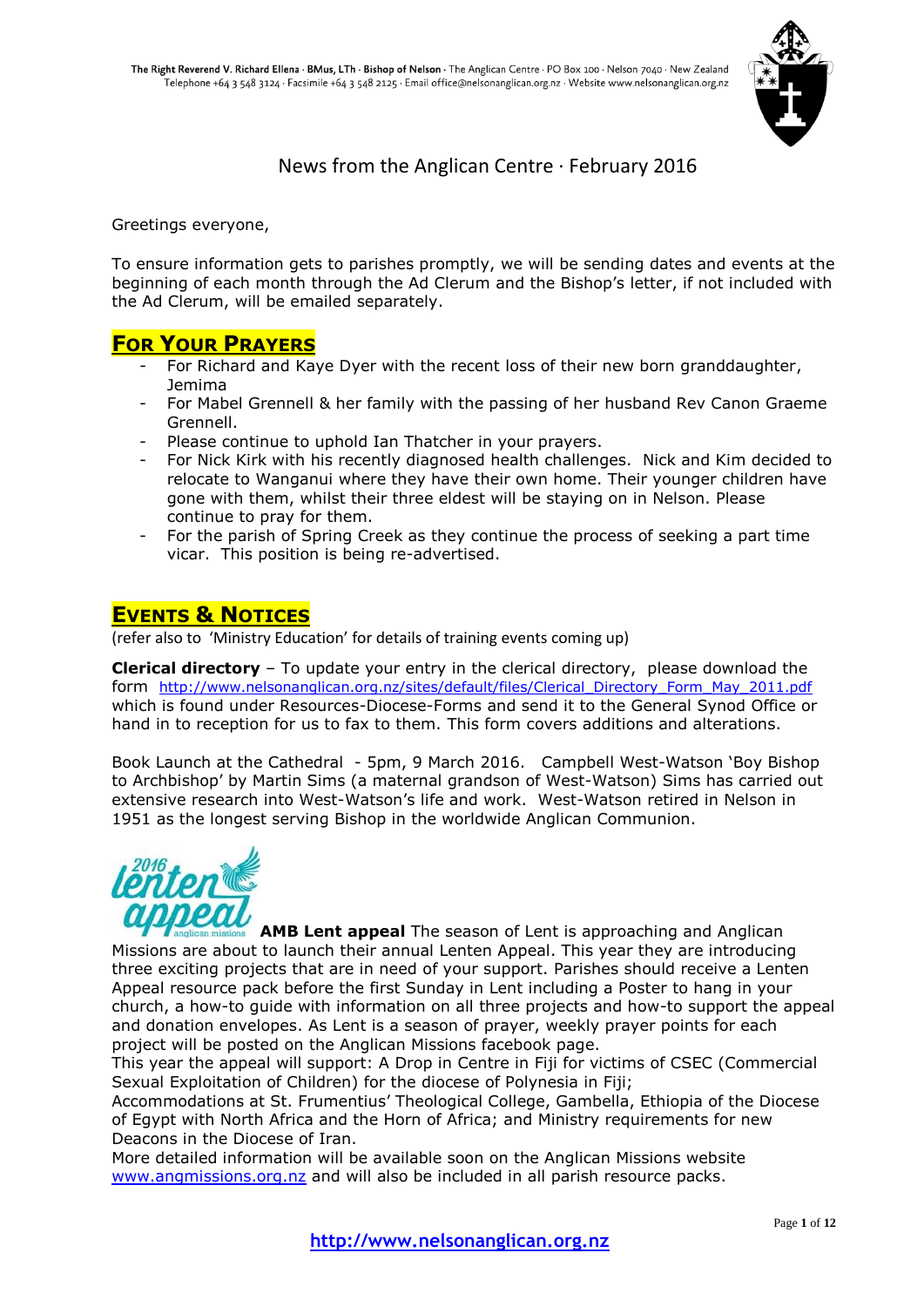If you have any further questions the Anglican missions office can be contacted by phoning 04 473 5172 or by email at [info@angmissions.org.nz](mailto:info@angmissions.org.nz)

## **World Day of Prayer** - **World Day of Prayer**

40 hours of prayer will begin around the globe on Friday, 4 March. [World Day of Prayer](file://///server/UserShares/Reception/worlddayofprayer.co.nz) services in Aotearoa New Zealand are organised by local women in your communities. This year's services have been prepared by Cuban women who add their special flavour to worship. Please support this movement of women praying and taking action.

Nelson Services on 4<sup>th</sup> March will be held at **Church of Christ. Richmond** at 10am and **Stoke at the Methodist Church** in Neale Avenue at 10am

# **MINISTRY EDUCATION**

Hi Everyone, I hope you are now settling into the rhythm of the year. There are some exciting events planned for ministry education so please diary them now.

God Bless Graham

## **TRAINING EVENTS 2016**

### **EQUIP MINISTRY EDUCATION**

EQUIP is part of Diocesan ministry education and is designed at an appropriate for anyone to attend to learn about ministry skills. **Please advertise these in your parish and invite current and future ministry leaders to attend.** As you are aware, BTC is thinking about ways to make lay training/discipleship more accessible, and Andrew and I will be meeting with the regional deaneries in the New Year to discuss this further. Topics for 2016 (will finish off this 3 year cycle):

- Unit 5 Discipleship and Gifts of the Holy Spirit
- Unit 6 Contemporary Pastoral Care
- Unit 8 Everyday Evangelism

## **Marlborough: (St Christopher's, except Feb 27)**

- Feb 27 Unit 5 **(NB: at Nativity)**
- June 18 Unit 6
- September 3 Unit 8

# **Nelson/Waimea (St Stephen's Tahunanui)**

- March 12 Unit 5
- July 2 Unit 6
- October 15 Unit 8

### **Mawhera**

- April 9 (Holy Trinity Greymouth) Unit 5
- July 30 (St John's Westport) Unit 6
- November 5 (Holy Trinity Greymouth) Unit 8

If you are interested in tailoring some training for your parish or a cluster of parishes please ring to have a chat about possibilities.

### **SCHOOL OF PREACHING**

Rob Harley is coming back to run his new course "Storycraft". This is a brand new course on telling stories as a key to changing lives. In this course you will:

 analyze the crafts and skills employed by world-class communicators and learn how words, concepts and ideas can be woven into a captivating message.

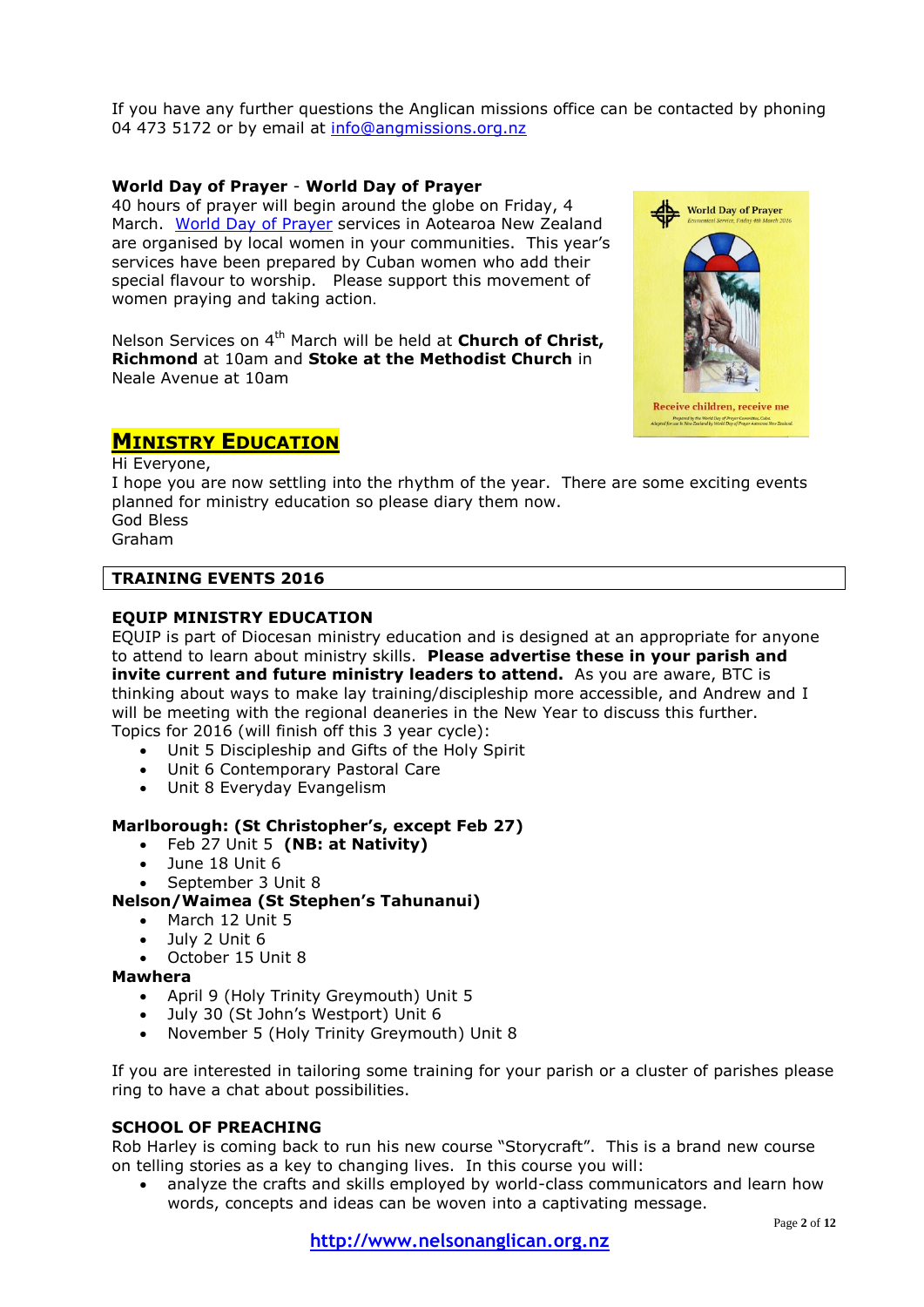- do practical, work-shop based exercises to build a whole new way of engaging listeners by use of your personal story and stories from around the world.
- learn how to bring humour, life, and dozens of other proven 'tricks of the trade' into your talks
- find a new level of personal excitement in the process of shaping and delivering your messages.

# **Dates: Fri July 8 (7-9pm) and Sat July 9 (9.30-4pm). Venue: All Saints, Nelson.**

## **CLERGY AND LAY WORKERS CONFERENCE**

The theme for our 2016 conference is "Discipleship" and we are lining up 3 keynote speakers as well as workshops.

Date: **Sept 26-28** (first week of school holidays) Location: Lake Rotoiti (Alpine lodge and Community Hall). Begin 12.30pm Monday Sept 26 with Lunch at 12.30pm Finish 2.30pm Wednesday Sept 28 after Communion.

## **POST ORDINATION MINISTRY DEVELOPMENT (POMD):**

Currently I am discussing post ordination professional development with regional deaneries outlining a proposal to change the nature of POMD. At this stage I hope to hold an event for those new to the Diocese or newly ordained after Easter. I will be in touch directly with details soon.

### **TRANS-TASMAN RURAL MINISTRY FORUM 2016**

The Ninth Trans-Tasman Ecumenical Rural Ministry Consultation will be held in the Wairarapa at the Copthorne Hotel Solway Park Masterton, **16-20 May 2016**. The theme is: "Life, death and resurrection: the future of the rural church, for the whole community". See attached flier for details.

There is a subsidy available for those wishing to attend to please contact me.

### **CLINICAL PASTORAL EDUCATION (CPE).**

Final registration for CPE need to occur in the coming week, so please let me know if you would like to take up this opportunity.

We are fortunate to have Rev Kath Maclean (Chaplain with Capital Coast District Health Board) and Rev Ros Sims (Priest-in-Charge of Holy Trinity Anglican Church, Wainuiomata) again as the CPE supervisors who will run the course together.

Peer group seminars will take place at Bishopdale Theological College – two days per fortnight: 8.30am -3pm (followed by individual supervision as arranged).

| $\bullet$ | Interviews: Early Feb                             |                                              |                                                            |  |  |  |
|-----------|---------------------------------------------------|----------------------------------------------|------------------------------------------------------------|--|--|--|
|           | <b>Week 1</b>                                     |                                              | Feb 29 (Monday of the week – suggest meetings Thr and Fri) |  |  |  |
|           | Group week Wed-Fri 2, 3, 4 Mar                    |                                              |                                                            |  |  |  |
|           |                                                   | Week 2                                       | March 7                                                    |  |  |  |
|           |                                                   | Week 3                                       | March 14 - Group week Thr-Fri 17, 18 Mar                   |  |  |  |
| $\bullet$ |                                                   | Week 4                                       | March 21 - Easter end of this week so no group this        |  |  |  |
|           | week                                              |                                              |                                                            |  |  |  |
|           |                                                   | Week 5                                       | March 28 - Easter Monday -                                 |  |  |  |
|           |                                                   | Week 6                                       | Apr 4 - Group Week Thu 7, 8 Apr                            |  |  |  |
|           |                                                   | Week 7                                       | Apr 11 - Is BTC block course week - so no group this       |  |  |  |
|           | week                                              |                                              |                                                            |  |  |  |
| $\bullet$ |                                                   | Week 8                                       | Apr 18 - school holidays - CPE still run - Group week      |  |  |  |
|           | <b>Thr-Fri 21,22 Apr</b>                          |                                              |                                                            |  |  |  |
|           |                                                   | Week 9                                       | Apr 25 - school holidays - CPE still run -                 |  |  |  |
| $\bullet$ | <b>Week 10</b>                                    | May 9 - Group week Thr-Fri 12, 13 Mid Course |                                                            |  |  |  |
|           | Week 11                                           | May 16                                       |                                                            |  |  |  |
| $\bullet$ | May 23 - Group week Thr-Fri 26, 27 May<br>Week 12 |                                              |                                                            |  |  |  |
| $\bullet$ | Week 13                                           | <b>May 30</b>                                |                                                            |  |  |  |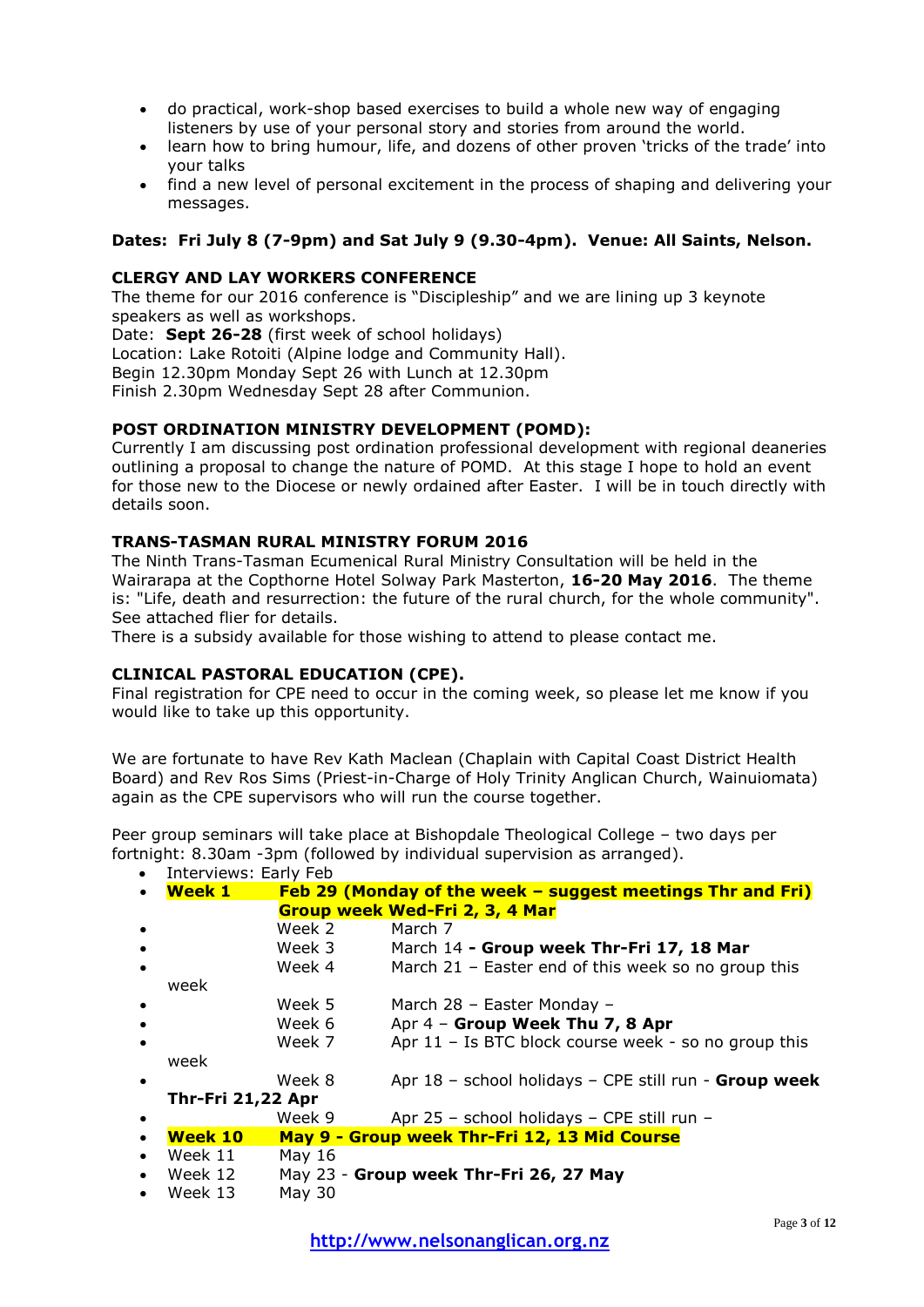- Week 14 June 6 Queens birthday Monday **Group week Thr-Fri 9,10 June**
- Week 15 June 13 BTC exam week
- Week 16 June 20 **Group week Thu-Fri 23,24 June**
- Week 17 June 27
- **Week 18 July 4 Group week Final Thur –Fri 7, 8 July**

## **MINISTRY INTERNSHIP SCHEME**

If you are interested in this for 2016 now is a good time to begin a conversation with myself, your vestry and any possible intern. Please remember that an intern is a training position, so the intern needs to be working under someone with experience.

## **LENT RESOURCES 2016**

# **Lent 2016: Diocese of Auckland Online Calendar**

For Lent 2016, the Diocese of Auckland has prepared an online, interactive calendar. This is intended to supplement the various Lenten education programmes offered in Ministry Units. Over the six weeks of Lent and the first week of Easter, the themes of Matthew 6:1-21 will be explored; almsgiving, authentic prayer, forgiveness, fasting and treasure. The calendar will invite participants to dive deeper in their faith via scripture, prayer practices, music, poetry, current events, reflection and practical action. It will take between 3-5 minutes per day. The calendar will work well for individuals or friends may choose to do it together. Lent 2016 will go live on the website on the Monday before Ash Wednesday:

[www.auckanglican.org.nz](http://www.auckanglican.org.nz/).



**2016 Lenten Studies "Stewardship through Lent with Mark"** Written by Rev Dr Peter Carrell and Bp Helen-Ann Hartley <http://www.theologyhouse.ac.nz/2016-lenten-studies-book/>

# **RECOMMENDED BOOKS**

- Sally Nash, Jo Pimlott and Paul Nash. *Skills for Collaborative Ministry* (London: SPCK, 2008)
- Paul Nash and Sally Nash. *Tools for reflective ministry* (London: SPCK, 2012)
- David Livermore. *Cultural Intelligence: Improving your CQ to engage our multicultural world* (Grand Rapids: Baker Academic, 2009).
- Stephen Covey. *7 Habits of Highly Effective People: Powerful lessons in*  personal change, 25<sup>th</sup> Anniversary edition (New York: Simon and Schuster, 2013).

### **RESOURCES**

### **NEW Resources now available.**

If you know of any good small group resources please let me know so we can update our supply. **EQUIP** DVDs are also available at Holy Trinity, Greymouth and St Christopher's, Blenheim for loan.

#### **Please let your small group leaders know about these resources by passing this list on**.

| <b>NAME</b>                                             | <b>TYPE</b> | <b>LOCATION</b>                   |
|---------------------------------------------------------|-------------|-----------------------------------|
| WillowCreek:                                            |             | Anglican Centre and Bishop Sutton |
| Global Leadership Summit 2015                           |             | Library                           |
| Jim Collins at the Summit                               |             |                                   |
| Best Leadership talks from Bill Hybels                  |             |                                   |
| WillowCreek:                                            |             | Anglican Centre                   |
| Best Talks of the Summit - Celebrating 20yrs            |             |                                   |
| Mission Together: Common Life Missions Conference 2015. |             | Anglican Centre and Bishop Sutton |
| Christopher Wright Disks 1,2,7                          |             | Library                           |
|                                                         |             | St Christopher's and Holy Trinity |
|                                                         |             | Greymouth                         |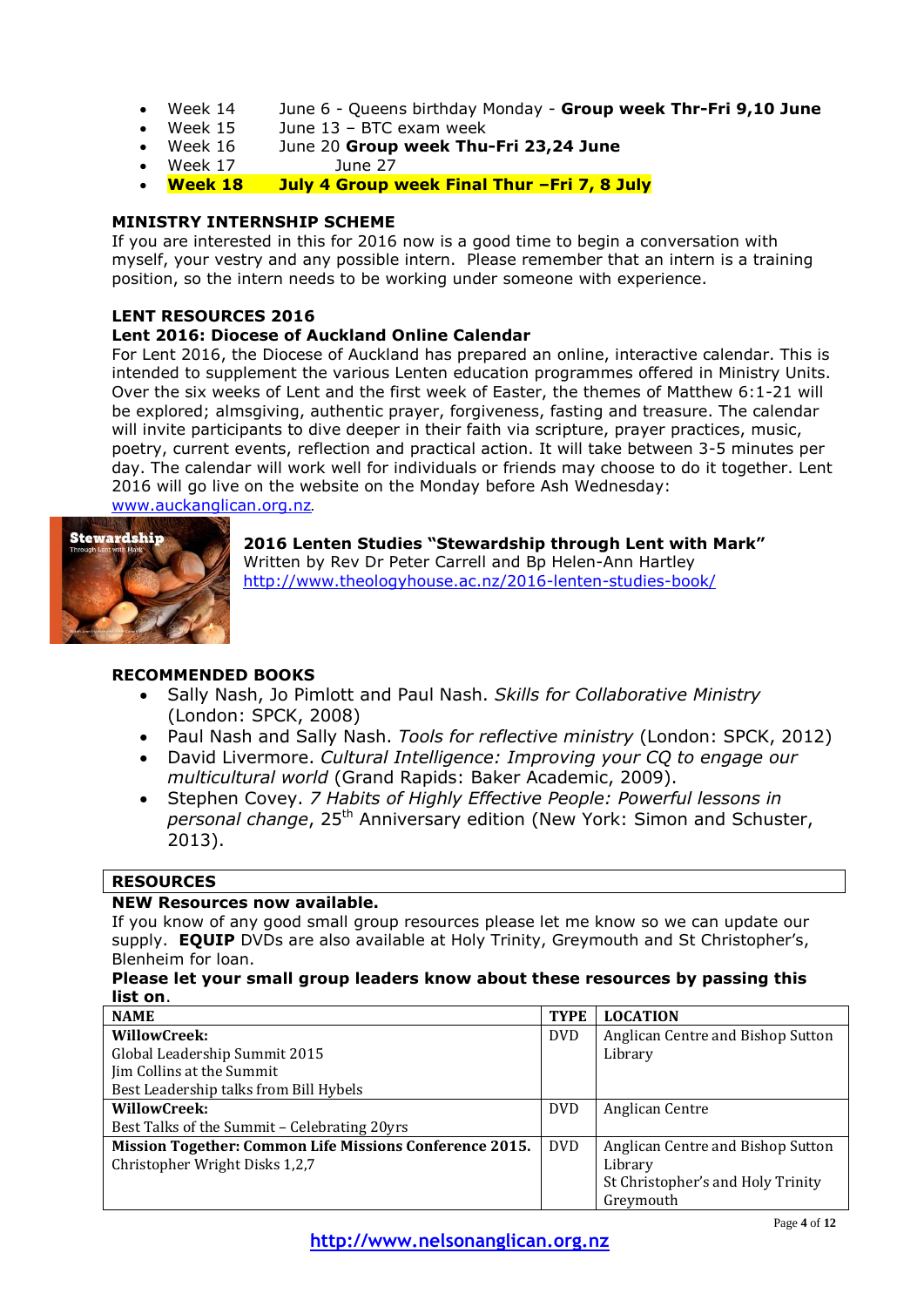**Online: via BTC/ Diocesan websites "Resources" sections.** BTC has now established a platform to make video presentations available at [www.bishopdale.ac.nz/resources.](http://www.bishopdale.ac.nz/resources) 

**Questions on Theology and Science: BIOLOGOS** is an organization founded by Francis Collins, of dedicated evangelicals committed to the relationship between the Christian faith and science. They have a new site for "pastor resources" which has very good resources for many of the difficult questions people ask. Check it out

http://biologos.org/news/september-2014/new-pastor-resource-center.

**ISCAST:** (Institute for the Study of Christianity in an Age of Science and Technology) is an Australian organisation (with many NZers and expats) dedicated to exploring the interface between science and the Christian faith. Its membership consists of scientists, theologians and professionals with standing in their own fields and a commitment to the Christian faith. Their website has many good resources that tackle many questions about science and faith. See http://www.iscast.org.

**InterChurch Bioethics Council:** The **InterChurch Bioethics Council** (ICBC) is composed of appointed representatives from Anglican, Methodist and Presbyterian Churches for the purpose of addressing crucial ethical issues in NZ relating to bioethics [http://www.interchurchbioethics.org.nz.](http://www.interchurchbioethics.org.nz/)

# **SOCIAL SERVICES ENABLER**

Dear Everyone, ACCT starts the year with their first meeting on 25<sup>th</sup> February. We will be looking for some new 'recruits' following the AGM on 28<sup>th</sup> April. Please would you consider who in your 'patch' may be suitable and/or would be able to make a contribution to the decision-making processes of the Social Services ministries of parishes and the Diocese through both grants and project funding. With the availability of the AV system now in Greymouth and in Blenheim there is not the need to travel to meetings. Clearly some background and/or interest in serving the community in some way would enhance to collective skills of the group which currently comprises, social work, law, clergy, youth work and health. Please contact Gerrie to discuss in the first instance.

The other matter for your attention is the Accountability reports for your project which are due with either Charles or myself by 31 March. The form is available on the diocesan website under Resources, grants and funding. Please don't hesitate to get in touch if you need help. Time to get on to these now so that they can be passed by your Vestry/management meetings prior to being emailed. Thank you so much. Blessings for all you are doing in caring for those whom the Lord sends. Gerrie Mead, Social Services Enabler - [socialservices@nelsonanglican.nz](mailto:socialservices@nelsonanglican.nz)

# **ENABLER FOR OLDER PERSONS MINISTRY**

Worship – the Recurring Miracle!

Please excuse me if I use this opportunity to share the experiences of a friend of mine. The Revd Dr Rod Garner and I served in adjacent parishes in Lancashire and became good friends. Rod is vicar of a large and busy parish in Southport in the Liverpool Diocese. Rod continued his studies in theology and is the author of several books. One book of his I am reading is entitled 'On Being Saved – The Roots of Redemption.' In his chapter entitled *Remembrance of Things Past* he wrote this:

*I think of one of my regular home communicants whom I first met more than ten years ago as she nursed her sick husband with great devotion. She is now in her late eighties and has serious dementia. As we sit quietly in her room and I remind her of who I am and why I* 

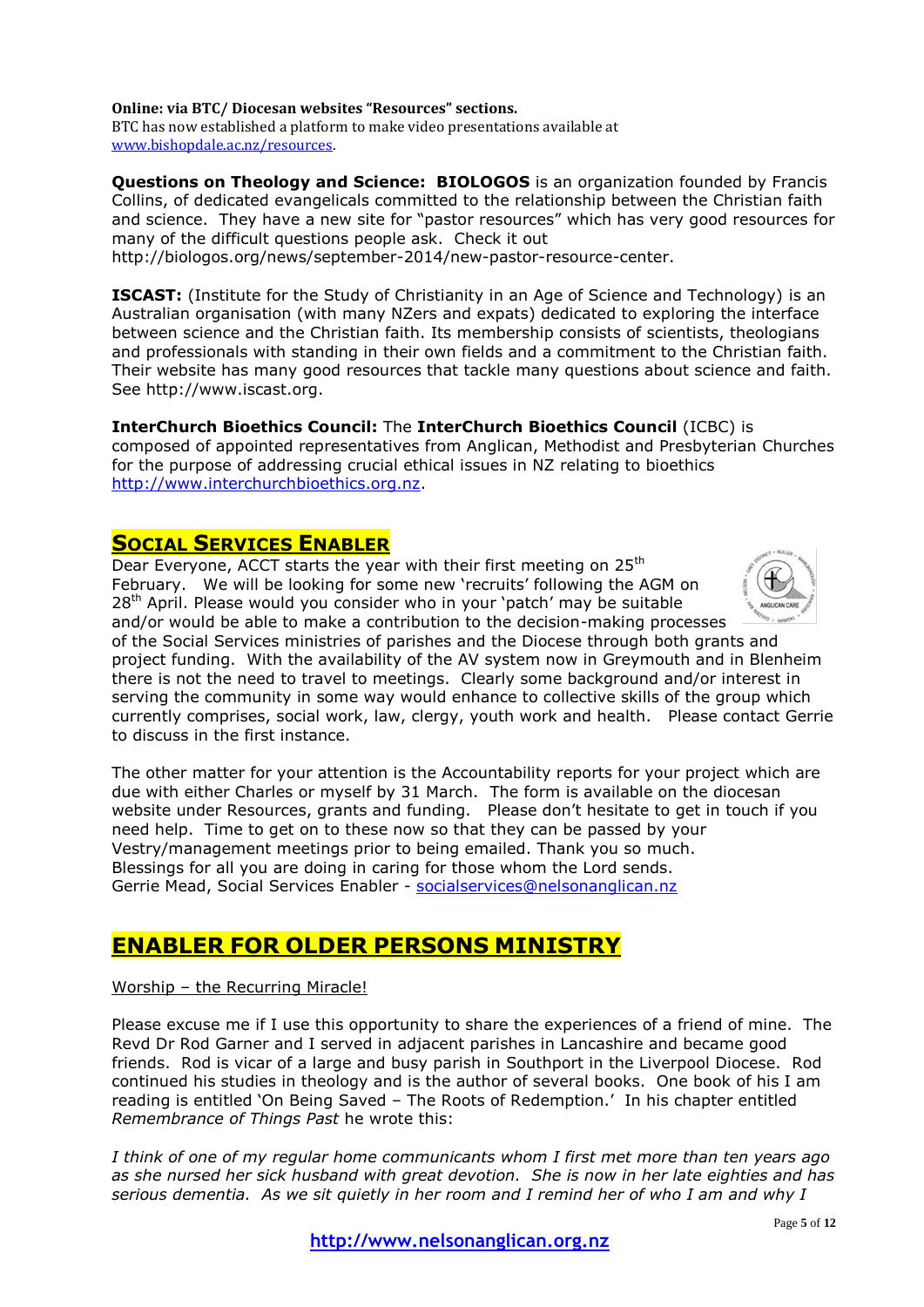*have come, I dispense with books and service leaflets and rely on a recurring miracle. She remembers the prayers that we say together. The opening prayer to the God who knows our secret desires, the Confession, the Our Father and the closing prayer of Thanksgiving – all of these she recites by heart. So much of her past has slipped away from her, and, a few minutes after I have left, she will not remember my visit. But in these prayerful moments a single sentence brings her pleasure – 'Come unto me all ye that labour and are heavy laden and I will give you rest' – and she has the sense of being caught up in the great sea of faith that represents centuries of Christian tradition. Words repeated over and over again retain their ancient power, and memory weds her to the self she once was and the Christ in whom she has always found comfort. (*Rod Garner: On Being Saved, DLT 2011 pp50-51).

I find that a very moving testimony of the ministry to people living with dementia. I have had the same experiences as Rod, maybe you have too? Worship isn't a come day go day activity but penetrates every fibre of our being. Through the Holy Spirit who enables our worship we are linked with Christians past and present in a great company of praise. (Any reading of Revelation will underline that truth.) So my appeal is to allow our oldest people, especially those with an aspect of dementia, to worship the way they are used to and then stand back and be blessed at the depth of adoration that will be experienced.

I would love to explore this with you in your parishes. Get in touch if I can help.

A date for your diary: Nelson/Tasman Positive Ageing Expo – Friday  $1<sup>st</sup>$  April at the Headingly Centre, Richmond.

God bless you all, Charles Tyrrell

# **CHILDREN AND FAMILIES MINISTRY**

**Happy New Year to everyone.** I am sure God has many great plans for ministry to Children and Families in the diocese this year. Some will be new initiatives, while others will be a strengthening of existing ministries. I am sure that whatever God has in store will be vibrant, exciting and grow God's kingdom here on earth.

This year as I work with parishes and ministry teams I will be particularly looking to inspire, equip and resource in the areas of discipleship of children from 0-12 years, assisting whanau as they disciple their children and intergenerational ministry. While I have ideas and a strategic plan as to how I will achieve these goals, it is also about God's leading and just how I can assist each individual parish and ministry team. If one or any of these areas provides you with an 'ah, ha' moment then please get in touch. Otherwise I will be in touch with you or a CFM ministry team leader in your parish. - Sue Fallow [cfm@nelsonanglican.nz](mailto:cfm@nelsonanglican.nz) **CFM Calendar:**

# *Networking Groups:*

- **KNECKT Waimea-** *Thursday February 25th*. Discipleship- 6-8.30pm, includes dinner.
- **NELSON CFM Workers PRAYER Meeting-** *Wednesday 16 March,* 10.30-11.30am, Cathedral Chapel
- **LINK-** Nelson/Waimea area, interdenominational CFM Network. *Thursday April 7th -*7- 9<sub>nm</sub>
- **KNECKT Nelson-** *Tuesday April 19th - All Saints.* Discipleship- 6-8.30pm, includes dinner.
- **KNECKT Mawhera-** *Sunday June 19<sup>th</sup>-* Discipleship-Lunch or dinner TBC
- **KNECKT Marlborough-** *Tuesday June 14th -* Discipleship- 6-8.30pm, includes dinner.

*NB:* KNECKT in the second half of the year will have 'Intergenerational 'as its theme. **Camps/Training Events:**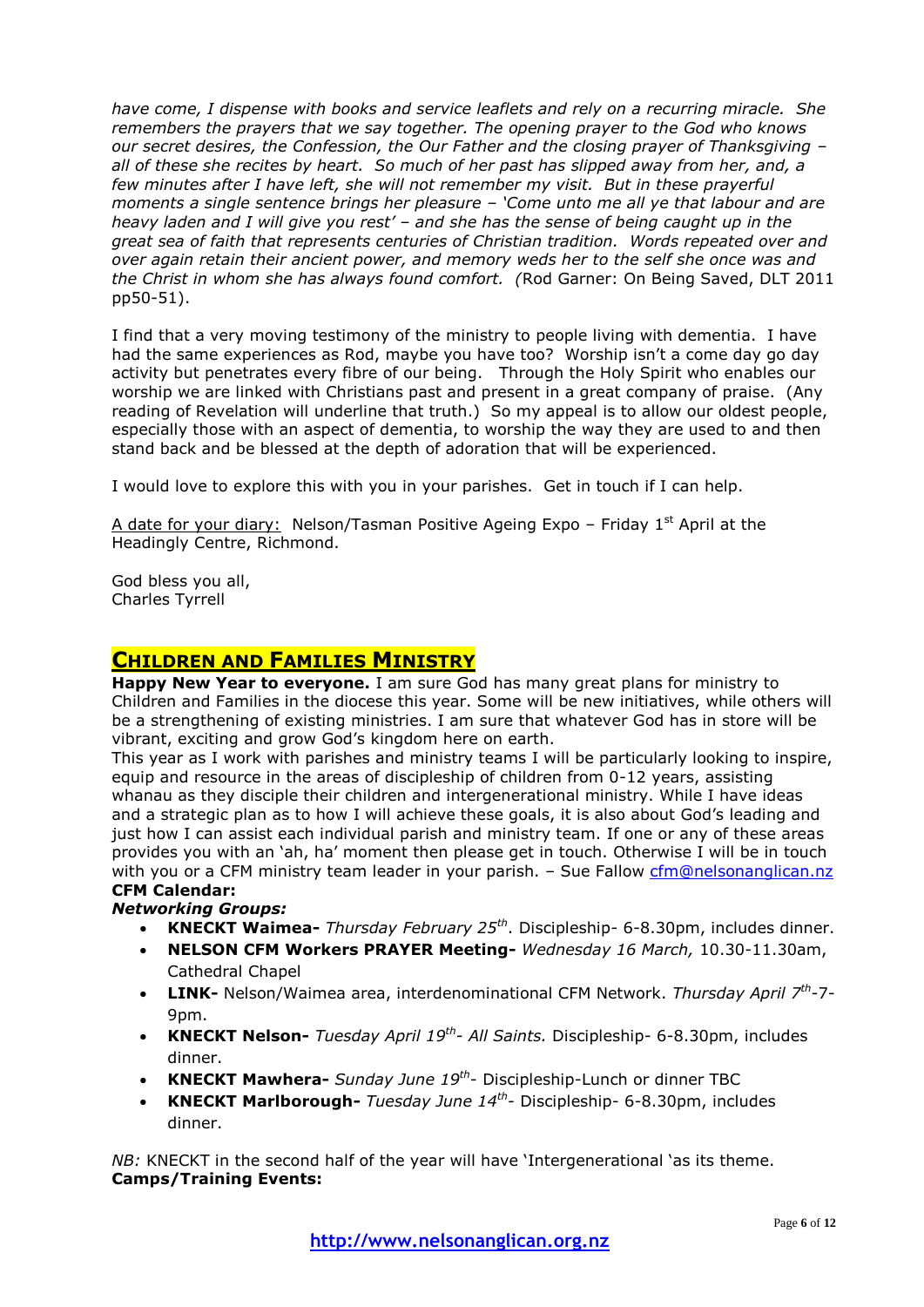- **Intermediate Camp-** *Friday April 22-Sunday April24-* Bridge Valley Adventure Camp, Wakefield.
- *Messy Church Resourcing Day-Saturday August 27th -* Victory Community Church
- *Way2Go Scripture Union Training-* 1: *Tuesday September 13th - Blenheimevening session with dinner. 2: Wednesday September 14th - Nelson- evening session with dinner. 3: Saturday September 17th - Greymouth- full day*

## **Safe Here-**

# *Coordinators Meeting***-**

Thursday 17 March

Anglican Centre Boardroom, 9.30am-11.30am Bring your computer. Those in Mawhera and Marlborough could join via the Video links.

# **Recently purchased resources:**

*Curriculum:*

*13 Very Cool Stories and Why Jesus told them-* Primary age. Based on the parables these 45 minute sessions are suitable for multi-age groups with small or large numbers per group. A variety of options means you can to create appropriate sessions specifically for your ministry. Each lesson is biblically based and has a point for Christian living eg: We can trust Jesus. *13 Very Bad days and How God fixed them (Old and New Testament Stories), 13 Very Big Mistakes and What God did about them. ( Old and New Testament) Instant Bible Lessons for Preteens- Our Awesome God-* Adaptable, flexible lessons that are biblically based and teach biblical truths.

*Activities:*

Edible Bible Crafts: 64 delicious story based food craft ideas for children. Easy to construct with no special equipment required, limited preparation and no cooking during the session. Allergies are acknowledged and catered for.

*DVDs*

*Wars of Humanity-*this is in an animated Lego format. 1: *Attack of the Plagues (which would be great for Passover) 2: Price of Rebellion ( Time in the desert and The Ten Commandments)*

Fun, amusing and true to the biblical story. It will appeal to all ages and could be used in a service.

*Jesus Movie- Read and Share Bible- Experience the birth, life, death and resurrection of Jesus Christ.*

Animated. True to the biblical story with directly quoted scripture, along with commentary added to make the characters and story come alive. Very detailed, so can be quite slow in parts.

### *Professional Reading:*

*Teaching Kids Authentic Worship- How to keep them close to God for Life. 52 Ideas for Worship Moments by Kathleen Chapman*

*Intergenerational Christian Formation- Bringing the whole church together in Ministry, Community and Worship by Holly Catterton Allen and Christine Lawton Ross*

*Children's ministry in the Way of Jesus by David M.Csinos and Ivy Beckwith.* A significant, fresh and engaging resource for all those concerned with children and the churchs learning and teaching ministry.

# **YOUTH COORDINATOR**



*'Raising up the next generation with a passion for Christ*'

**Hi everyone,** and welcome to the new year! The YOUTH desk is officially back in operation after a break over the summer school holidays and we're hitting the ground running with some exciting events happening in term one. Hope you had a good time over January and caught some sun wherever you were. Looking forward to another great year ahead as we serve God together and build relationship with our amazing young people.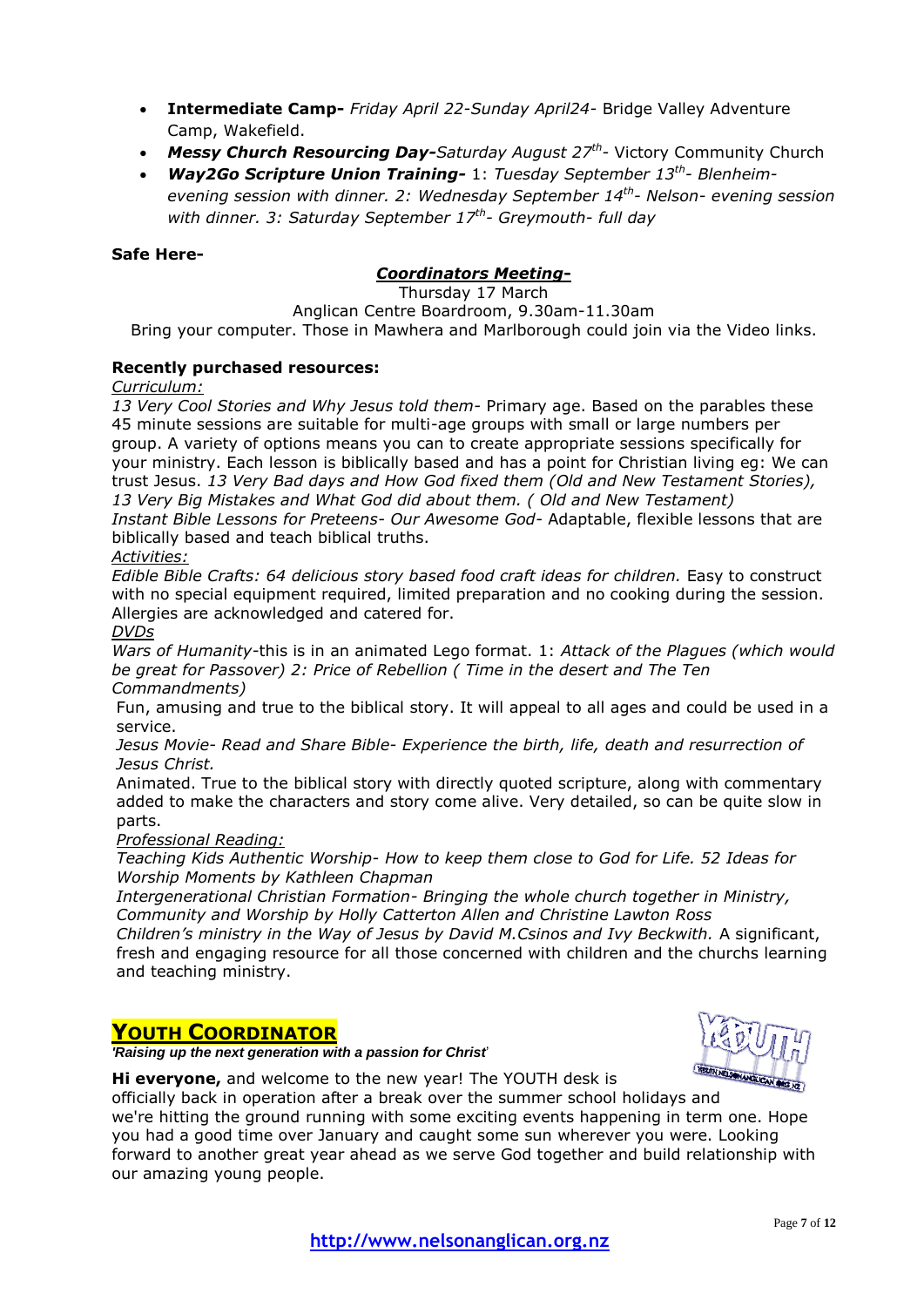### **Some David Riddell insights on 'Goals' for you as you start the year**

'Before you do anything else, get organised. It will always save you time, trouble and unnecessary frustration' ... 'Are my expectations of myself realistic? Expectations must serve me, not overwhelm me' ... 'Putting time limits on your commitments will guard your enthusiasm' ... 'The quality of your life can never be better than the quality of your decisions' ... 'Real prosperity has little to do with material wealth and everything to do with loving who you are and what you do'

New to the Youth website for next year will be a **CALENDAR** page with all the dates sand events noted down for you. To get a heads up, visit the site and take a look - we still have a few dates to add but these will up late early February. Click to view <http://nelsonanglicanyouth.org.nz/calendar/>

There is talk of a possible **REGIONAL YOUTH GROUP** for Nelson - conversations are still being had around this exciting initiative that would see our groups pooling together for regular events, creating critical mass and sharing resources. More details soon!

**THE ORDER OF THE VINE** is booked in again with 4 events planned for Nelson and ideas brewing around how to bring this to the West Coast and Blenheim. The first event is down for Thursday 25 Feb (change of date) with a theme based on dating / relationships...

**CONVERGENCE CAMP** is happening again 19-21 Feb at Bethany Park Kaiteriteri. Head along to wrap up summer, worship God and be inspired for a new year. Details below.



We're super excited about Easter Camp 2016! This is an amazing camp run by Canterbury Youth Services each Easter that attracts literally thousands of youth - with top speakers, worship and entertainment it's the perfect place to bring not yet Christian friends to and introduce them to a vibrant Christian culture and ultimately Jesus.

This year Nathan will be heading up another bus tour of duty to the Canterbury plains and keeping you informed of how to sign up. In the meantime, jump on line and register your youth for camp and we will arrange for our groups to all be camping together on site.



In other news there has been awakening in the force with the start of a new movement known as the Nelson Worship Collective - it's a collective for worship leaders and their teams from across Nelson city with a heart for unity and to provide events that bring people together and build relationships between churches through worship. As part of this there is a monthly night of worship being held in the Cathedral for any keen to come with the next date down for Saturday 6 Feb, kicking off at 7.00pm

Term 1 ------------------------------------------------------------------------------------------------------------ **Convergence Camp:** Friday 19-Sunday 21 Feb / Bethany park Kaiteriteri **Order of the Vine:** Thursday 25 Feb / 7pm / St Stephens Nelson **Nelson Youth Leaders Brekkie:** Thursday 17 Mar / 8.30-10am at Deville on New St **Easter Camp:** Thursday 24-Monday 28 March / Spencer Park Christchurch

LUKE SHAW: Youth Coordinator OFFICE +64 035483124 Mobile 0212772186 vouth@nelsonanglican.nz NATHAN HUGHES: Youth Assistant Mobile 021 1103 322 [youth.assist@nelsonanglican.nz](mailto:youth.assist@nelsonanglican.nz)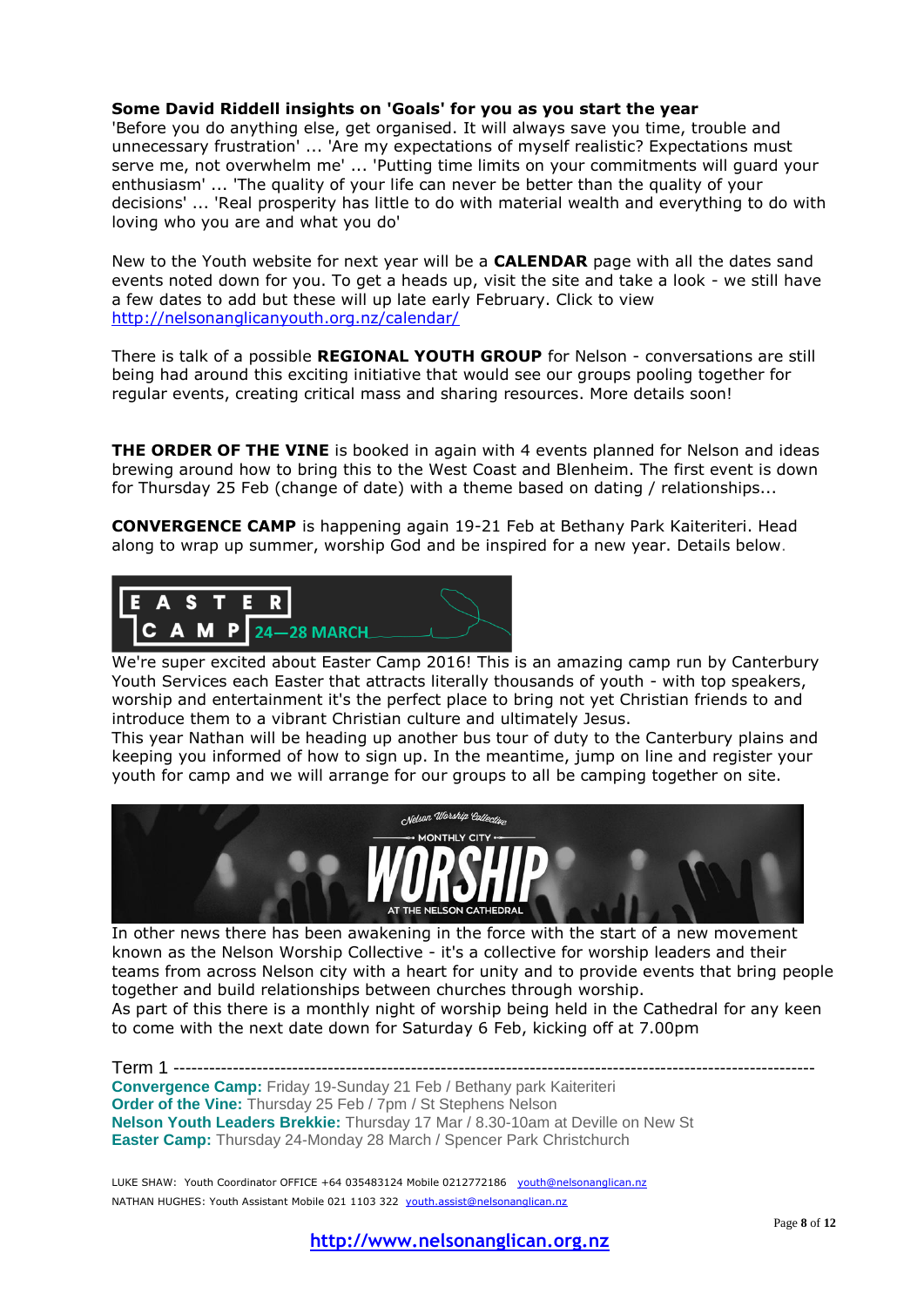# **BISHOP SUTTON LIBRARY**

## **New Books in the Bishop Sutton Library:**

**New Books in the Bishop Sutton Library**

# **N.T. Wright – The case for the Psalms : why they are essential. New York : HarperOne, c2013.**

The Psalms are ancient poems full of power and passion. They give "a window into the bright lights and dark corners of the human soul". When we read, pray and study the Psalms we allow God to teach us about our humanity "how to express our emotions and yearnings, how to reconcile our anger and compassion, how to see our story in the light of God's sweeping narrative of salvation."

The Psalms are the central prayer and hymnbook of the Bible. Wright urges us to reconnect with this vital spiritual resource in order to nurture and sustain our spiritual health. "Sing these songs, and they will renew you from head to toe, from heart to mind. Pray these poems and they will sustain you on the long, hard but exhilarating road of Christian discipleship."

### **Barbara Brown Taylor – Learning to walk in the dark. New York : HarperOne, 2015.**

"I will give you the treasures of darkness and riches hidden in secret places, so that you may know that it is I, the Lord of Israel, who call you by name". – Isaiah 45 : 3. Darkness is a metaphor for anything that scares us. Encountering darkness is a profoundly human experience. Learning to navigate the night is a spiritual skill. Taylor believes that darkness can provide us with spiritual insight and that treasures may be discovered in the most unlikely of places.

## **Quote for the day**

"Hide not your talents. They for use were made. What's a sundial in the shade?" -- Benjamin Franklin.

### **New Books for Ministry Training**

**Baab**, Lynne M. **Beating burnout in congregations.** [Bethseda, Md] : Alban Institute, c2003.

**Baab**, Lynne M. **The power of listening : building skills for mission and ministry.** Lanham, Maryland : Rowman & Littlefield, c2014.

**Jones**, Jeffrey D. **Facing decline, finding hope : new possibilities for faithful churches.** Lanham, Maryland : Rowman & Littlefield, c2015.

**De Ymaz**, Mark. **Building a healthy multi-ethnic church.** San Francisco, CA : Jossey-Bass, 2007.

**Ewan**, Kelly. **Personhood and presence : self as a resource for spiritual and pastoral care.** London : Bloomsbury, 2015.

**Livermore**, David A. **Cultural intelligence improving your CQ to engage our multicultural world**. Grand Rapids, Michigan : Baker Academic, c2009.

**Livermore**, David. **Leading with cultural intelligence : the real secret to success.** New York : American Management Association, c2015.

**Nash**, Paul. **Tools for reflective ministry.** London : SPCK, 2012.

**Nash**, Sally. **Skills for collaborative ministry.** London : SPCK, 2011.

**Rath**, Tom. **Strengths based leadership.** New York : Gallup Press, c2008.

**Rath**, Tom. **Strengths finder 2.0.** New York : Gallup Press, c2007.

**Vennard**, Jane E. **Be still : designing and leading contemplative retreats.** Lanham, Maryland : Rowman & Littlefield, 2014.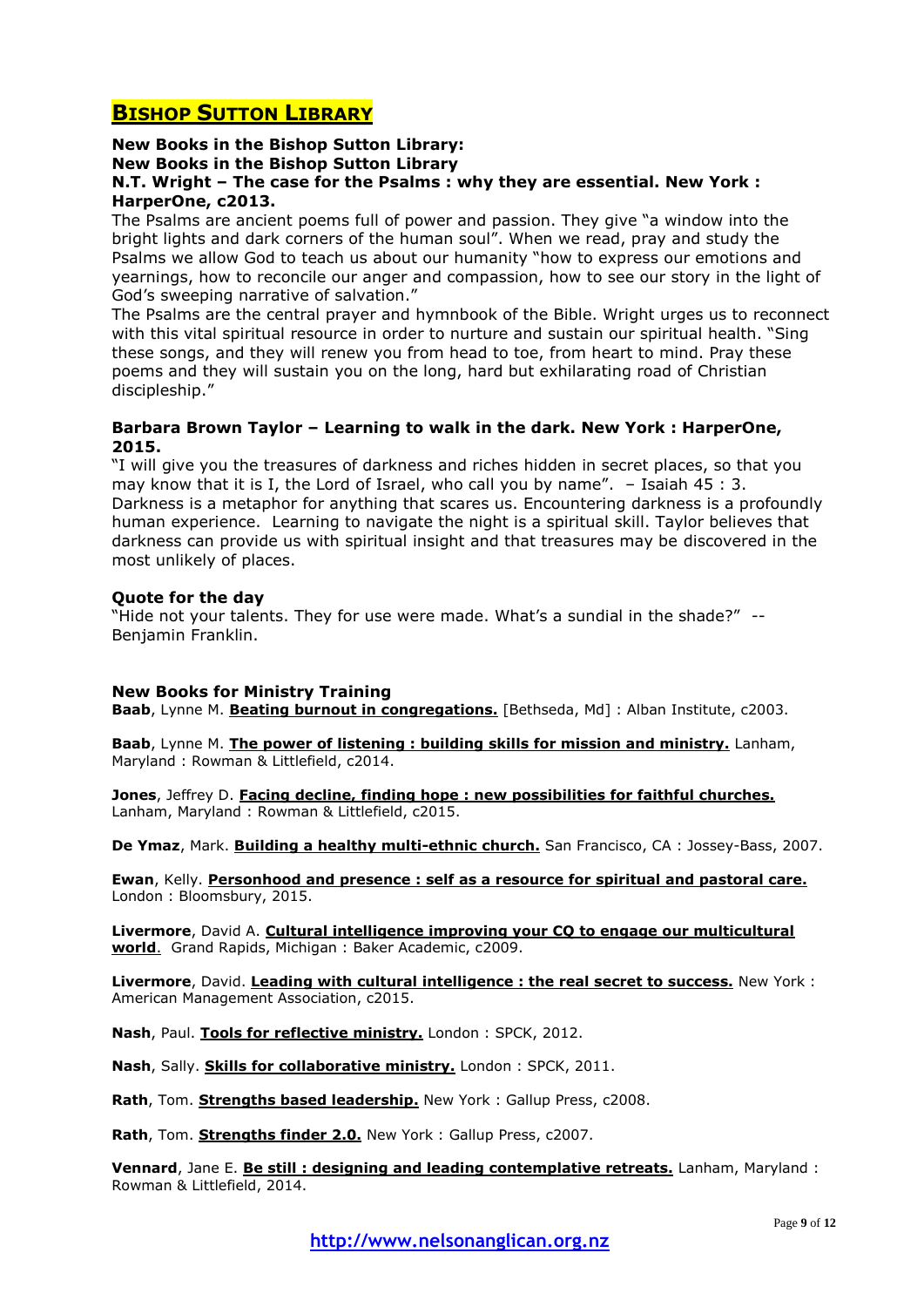**White**, Peter. **The effective pastor: get the tools to upgrade your ministry.** Fearn, Ross-shire [U.K.] : Mentor, 2002.

**Wimberly**, John W. **Mobilizing congregations : how teams can motivate members and get things done.** Lanham, Maryland : Rowman & Littlefield, c2015.

**Winseman**, Albert. **Living your strengths : discover your God-given talents and inspire your community.** New York : Gallup Press, 2008.

**Yonkman**, Todd Grant. **Reconstructing church : tools for turning your congregation around.** Lanham, Maryland : Rowman & Littlefield, c2014.

Jennifer Patterson - Bishop Sutton Library Tel. (03) 548 8785 Ext 4 [library@bishopdale.ac.nz](mailto:library@bishopdale.ac.nz)

# **BISHOPDALE THEOLOGICAL COLLEGE - COURSES OFFERED IN 2016**

All enquiries to [registrar@bishopdale.ac.nz](mailto:registrar@bishopdale.ac.nz) or [office@bishopdale.ac.nz](mailto:office@bishopdale.ac.nz) for further information. You are most welcome to sit in on some tutorials by prior arrangement, as a 'taste and see'.

# **Semester One**

22 February – 24 June 2016 **Level 5 (Foundation) courses**  104.515 New Testament Greek: Introduction\* (Intensive: 9–19 February; 9am-12.30pm) 115.515 Biblical Theology – Monday evening 6-8pm 140.515 New Testament: Introduction – Thursday 10am-12 201.515 Theology: Introduction – Wednesday 1-3pm 301.515 History of Christianity: Early Church to Reformation - Tuesday 10am-12 460.515 Internship – Journeying into Ministry **Level 6 and 7 courses**  146.615/715 Israel at the Time of Jesus – Tuesday evening 6-8pm 202.615/715 Theology: Christ and Revelation Tuesday 1-3pm 211.615/715 Theology: Ethics (Intensive: 9-15 April) 607.615/715 Christianity and World Religions – Thursday 1-3pm

# **VACANCIES IN OUR DIOCESE**

# **Spring Creek – Vicar (part time**) *Closing date for applications Friday, 18 March*

*2016.* This position is being re-advertised. Spring Creek parish welcomes expressions of interest to a half-time position of parish ministry. You will have some stipendiary ministry experience, have a well-developed sense of leadership in a collaborative environment with an energetic though small parish congregation and the spirit to embrace God's vision for this parish and community. Parish Profile available on Diocesan website or through the Nelson Anglican Centre office. [www.nelsonanglican.org.nz](http://www.nelsonanglican.org.nz/) Please contact the Bishop's PA for an application pack. Email: [bishops.pa@nelsonanglican.nz](mailto:bishops.pa@nelsonanglican.nz) or Ph: 03 5483124

# **VACANCIES IN OTHER DIOCESES**

# **Christchurch Diocese**

### **Anglican Parish of Sumner – Redcliffs - Vicar**

We are an evangelical church that embraces and lives an open, generous and Christcentred mission. Our worship encompasses both contemporary and traditional styles. We aim to build on the best of the past as we embark on the next step of our journey towards continued growth of our church, mission and outreach. We have one Fresh Expression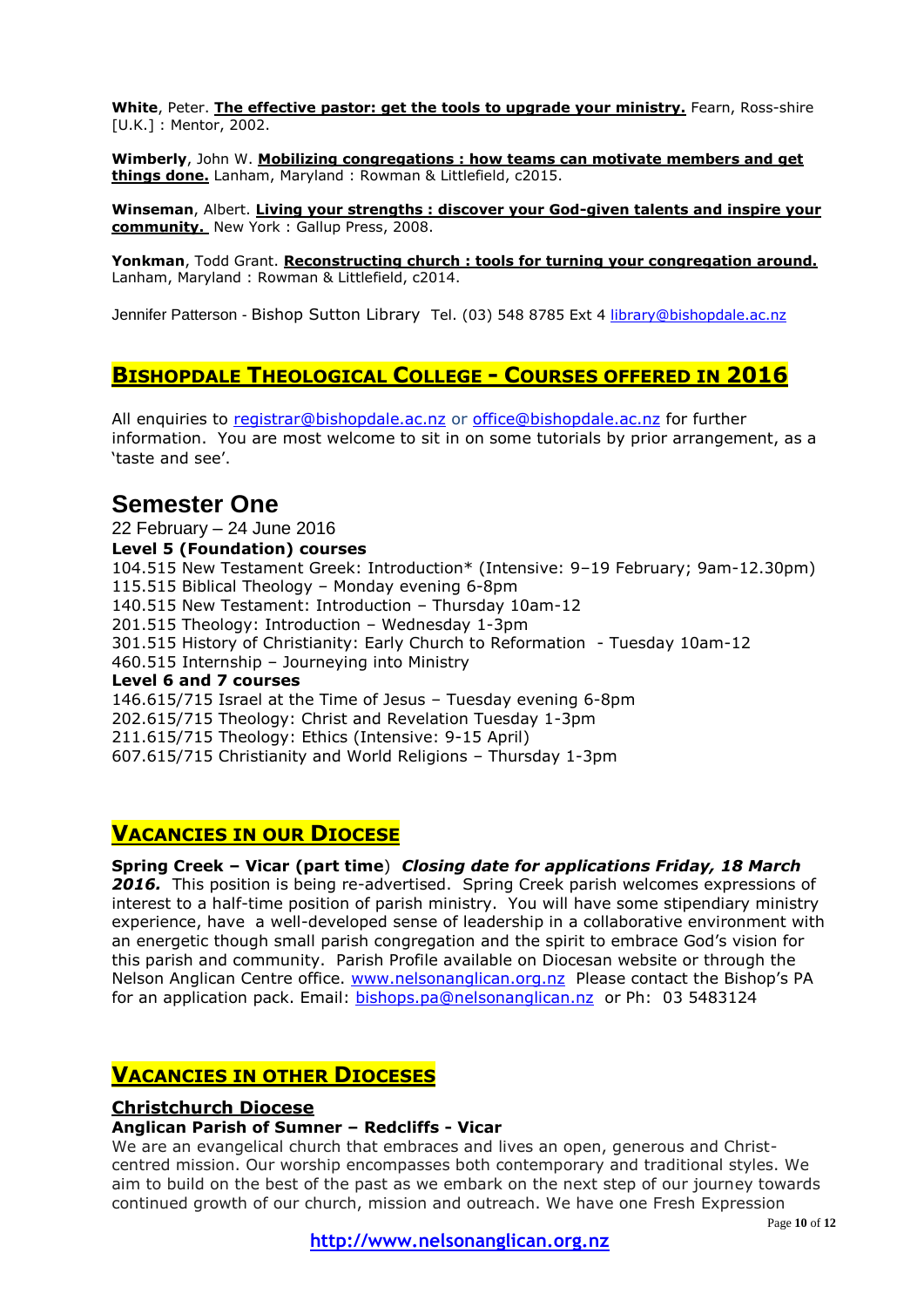called the Board Room which reaches out to those who surf, skate-board and do other 'board' activities.

A parish profile and an expression of interest form are available by emailing the office of Bishop Victoria Matthews of the Diocese of Christchurch: [bishopspa@anglicanlife.org.nz](mailto:bishopspa@anglicanlife.org.nz) or by phoning 03 348 6701.

Applications, which must include a CV, a response to the profile of not more than three pages, and a statement about your approach to ministry, are to be sent to [bishopspa@anglicanlife.org.nz](mailto:bishopspa@anglicanlife.org.nz) .

*Applications close on 29 February 2016*

-------------------------------

#### **Parish of Hornby, Templeton and West Melton – full time minister**

We are an evangelical Anglican Parish, who are seeking an experienced leader who is biblically focused and spirit-filled, with a gift of biblical interpretation and teaching. We have different types of services each week, Holy Communion to Family Services to Prayer and Praise evenings. We are looking for someone who is open to different types and styles of worship.We seek a priest who understands a multi-centred parish. Our parish is a mixture of rural, semi-rural and urban.

Most importantly of all we seek someone who is Christ-centred, Spirit-led and will accept God's will for our Parish.

Applications which must include a CV, a response to the profile of not more than three pages, and a statement about your personal approach to ministry, are requested by 29<sup>th</sup> February 2016 and are to be mailed to, [bishopspa@anglicanlife.org.nz](mailto:bishopspa@anglicanlife.org.nz) *Application close on 29 February 2016*

-----------------------------

#### **Parish of Halswell-Prebbleton - full time vicar**

We are an Anglican Parish in a rapidly growing area on the southern boundary of Christchurch City. Both Halswell and Prebbleton have extensive new housing areas which gives us real potential for growth.Our Mission Statement is: *"Living the Way of Jesus. Sharing our Life Together. Reaching out in God's Love"*

For more information about our Parish our website is: www.maryalls.church.org.nz Our Parish Profile, which tells more about our activities and the communities in which the parish is situated, is available by emailing the office of Bishop Victoria Matthews of the Diocese of Christchurch. [bishopspa@anglicanlife.org.nz](mailto:bishopspa@anglicanlife.org.nz)

Please submit your application to [bishopspa@anglicanlife.org.nz](mailto:bishopspa@anglicanlife.org.nz) by Friday  $18<sup>th</sup>$  March 2016.

# **Diocese of Wellington**

### **(NZ) Kapiti Anglican Parish - full time Vicar**

We are a growing, mission shaped, multigenerational, multicultural parish that is open to a mixture of expressions of being Church. We aim to bring Christ into the community and the community to Christ. The love of Christ comes before all else. We strive to reflect a life style that is distinctive, counter cultural, authentic and attractive*.*

To learn more about our parish please visit: [http://www.kapitianglican.org.nz](http://anglicanlife.us11.list-manage.com/track/click?u=50113b987267c95cf5c9d5b4f&id=71825283d9&e=0b60e74cba) To learn more about the Kapiti Coast please visit: [http://www.kapiticoast.govt.nz/](http://anglicanlife.us11.list-manage.com/track/click?u=50113b987267c95cf5c9d5b4f&id=4d89e5cc29&e=0b60e74cba) If you feel this is clearly God's call on your life at this time then we look forward to welcoming you into our church family. *Applications close on Friday 4 March 2016*. For a copy of our parish profile, please contact:

Bishop's EA, Rebecca Apperley at [rebecca@wn.ang.org.nz](mailto:rebecca@wn.ang.org.nz) or telephone: 04 471 8597

**NZ Hymnbook Trust has a Vacancy for Management**

The NZHBT has a vacancy for a part-time Manager. This position could be filled by one person or shared. Some management and financial experience is required, along with a genuine enthusiasm for the publication and promotion of NZ hymns, songs and carols, for use in community as well as church settings. It is recommended that the individual or team have a support group. This position may suit a semi-retired or retired person (s), in good